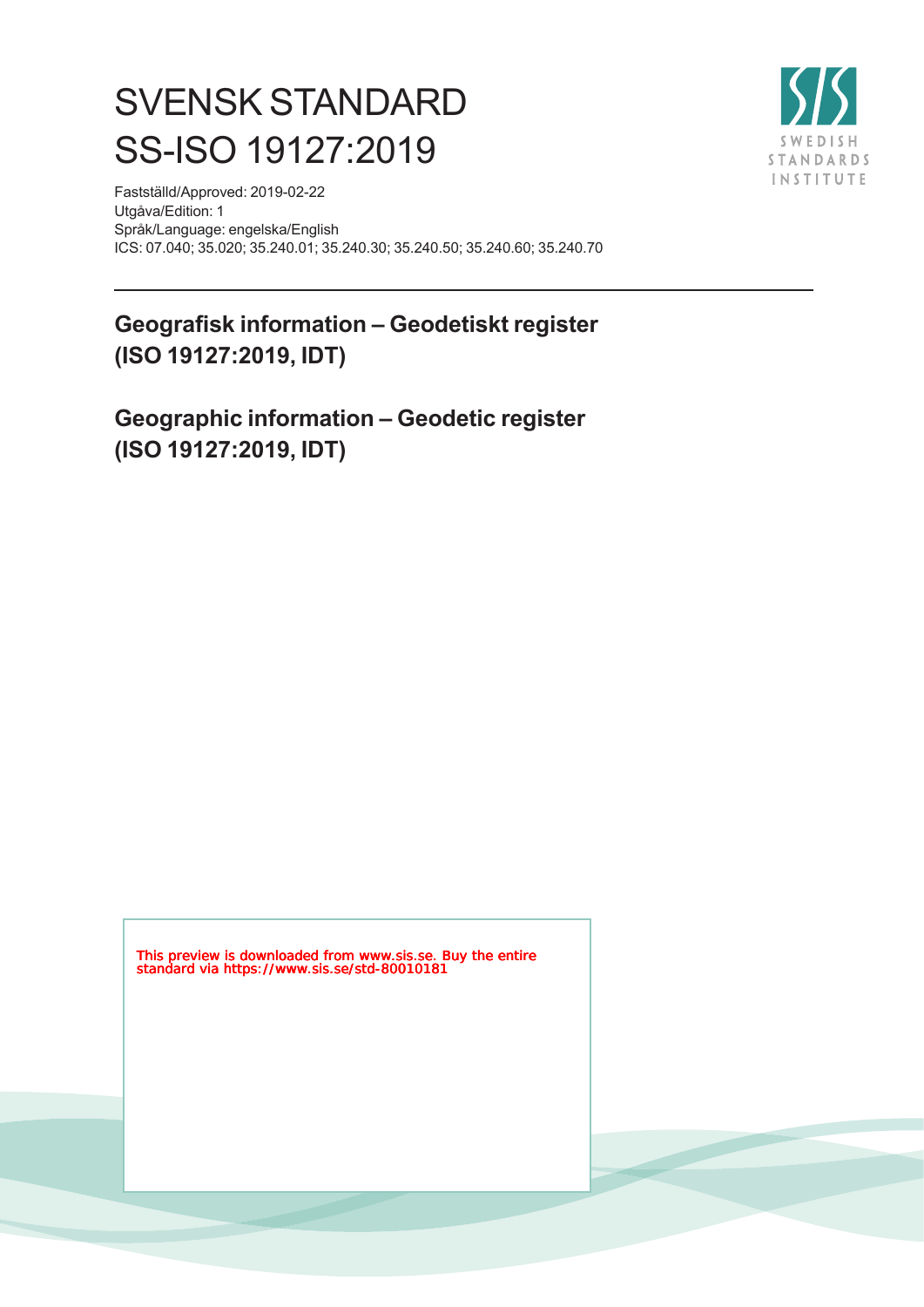## Standarder får världen att fungera

*SIS (Swedish Standards Institute) är en fristående ideell förening med medlemmar från både privat och offentlig sektor. Vi är en del av det europeiska och globala nätverk som utarbetar internationella standarder. Standarder är dokumenterad kunskap utvecklad av framstående aktörer inom industri, näringsliv och samhälle och befrämjar handel över gränser, bidrar till att processer och produkter blir säkrare samt effektiviserar din verksamhet.* 

#### **Delta och påverka**

Som medlem i SIS har du möjlighet att påverka framtida standarder inom ditt område på nationell, europeisk och global nivå. Du får samtidigt tillgång till tidig information om utvecklingen inom din bransch.

#### **Ta del av det färdiga arbetet**

Vi erbjuder våra kunder allt som rör standarder och deras tillämpning. Hos oss kan du köpa alla publikationer du behöver – allt från enskilda standarder, tekniska rapporter och standardpaket till handböcker och onlinetjänster. Genom vår webbtjänst e-nav får du tillgång till ett lättnavigerat bibliotek där alla standarder som är aktuella för ditt företag finns tillgängliga. Standarder och handböcker är källor till kunskap. Vi säljer dem.

#### **Utveckla din kompetens och lyckas bättre i ditt arbete**

Hos SIS kan du gå öppna eller företagsinterna utbildningar kring innehåll och tillämpning av standarder. Genom vår närhet till den internationella utvecklingen och ISO får du rätt kunskap i rätt tid, direkt från källan. Med vår kunskap om standarders möjligheter hjälper vi våra kunder att skapa verklig nytta och lönsamhet i sina verksamheter.

**Vill du veta mer om SIS eller hur standarder kan effektivisera din verksamhet är du välkommen in på www.sis.se eller ta kontakt med oss på tel 08-555 523 00.**

## Standards make the world go round

*SIS (Swedish Standards Institute) is an independent non-profit organisation with members from both the private and public sectors. We are part of the European and global network that draws up international standards. Standards consist of documented knowledge developed by prominent actors within the industry, business world and society. They promote cross-border trade, they help to make processes and products safer and they streamline your organisation.*

#### **Take part and have influence**

As a member of SIS you will have the possibility to participate in standardization activities on national, European and global level. The membership in SIS will give you the opportunity to influence future standards and gain access to early stage information about developments within your field.

#### **Get to know the finished work**

We offer our customers everything in connection with standards and their application. You can purchase all the publications you need from us - everything from individual standards, technical reports and standard packages through to manuals and online services. Our web service e-nav gives you access to an easy-to-navigate library where all standards that are relevant to your company are available. Standards and manuals are sources of knowledge. We sell them.

#### **Increase understanding and improve perception**

With SIS you can undergo either shared or in-house training in the content and application of standards. Thanks to our proximity to international development and ISO you receive the right knowledge at the right time, direct from the source. With our knowledge about the potential of standards, we assist our customers in creating tangible benefit and profitability in their organisations.

**If you want to know more about SIS, or how standards can streamline your organisation, please visit www.sis.se or contact us on phone +46 (0)8-555 523 00**



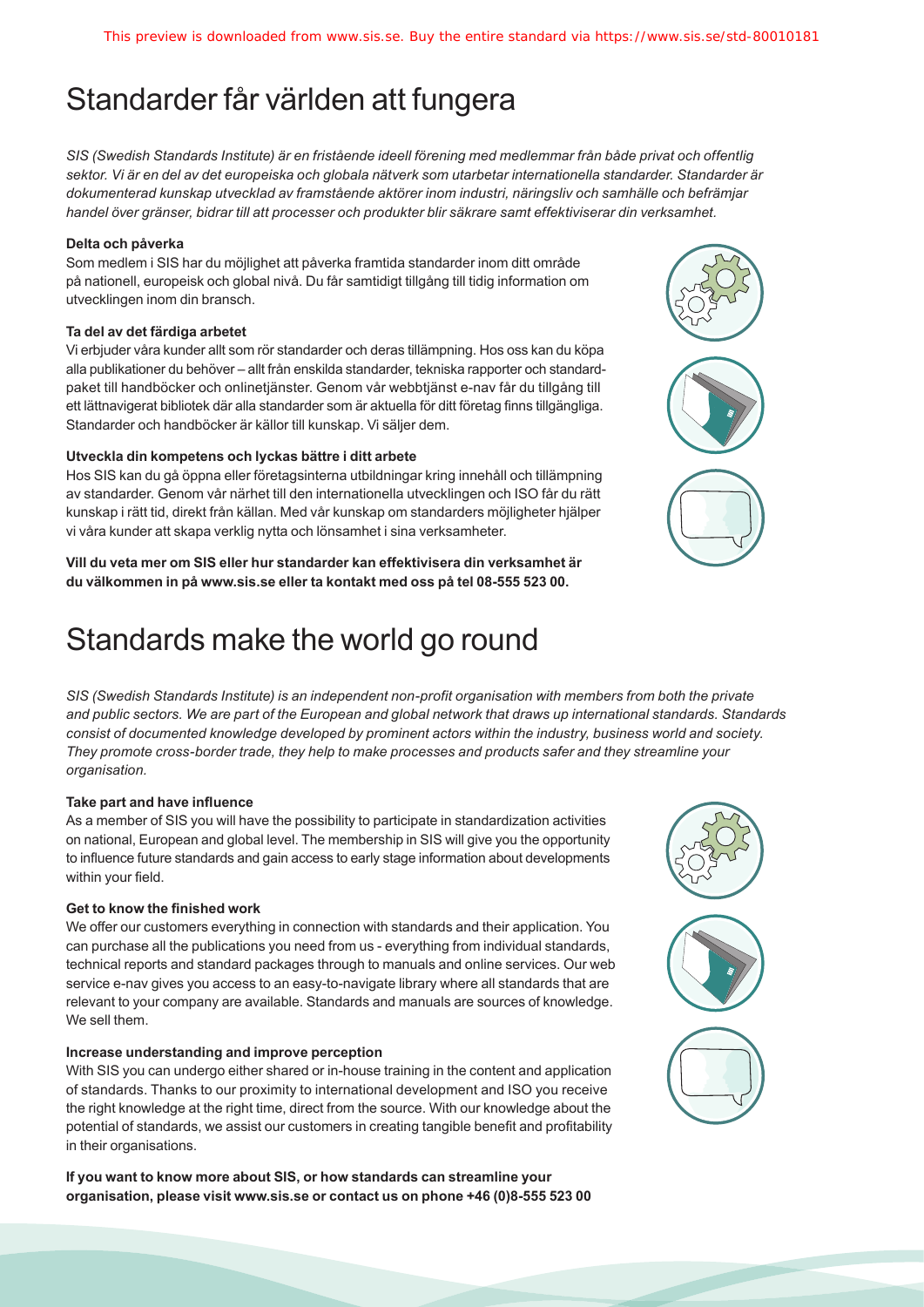Den internationella standarden ISO 19127:2019 gäller som svensk standard. Detta dokument innehåller den officiella engelska versionen av ISO 19127:2019.

The International Standard ISO 19127:2019 has the status of a Swedish Standard. This document contains the official English version of ISO 19127:2019.

© Copyright/Upphovsrätten till denna produkt tillhör SIS, Swedish Standards Institute, Stockholm, Sverige. Användningen av denna produkt regleras av slutanvändarlicensen som återfinns i denna produkt, se standardens sista sidor.

© Copyright SIS, Swedish Standards Institute, Stockholm, Sweden. All rights reserved. The use of this product is governed by the end-user licence for this product. You will find the licence in the end of this document.

*Upplysningar om sakinnehållet i standarden lämnas av SIS, Swedish Standards Institute, telefon 08-555 520 00. Standarder kan beställas hos SIS som även lämnar allmänna upplysningar om svensk och utländsk standard.*

*Information about the content of the standard is available from the Swedish Standards Institute (SIS), telephone +46 8 555 520 00. Standards may be ordered from SIS, who can also provide general information about Swedish and foreign standards.*

Denna standard är framtagen av kommittén för Geodata, SIS/TK 323.

Har du synpunkter på innehållet i den här standarden, vill du delta i ett kommande revideringsarbete eller vara med och ta fram andra standarder inom området? Gå in på www.sis.se - där hittar du mer information.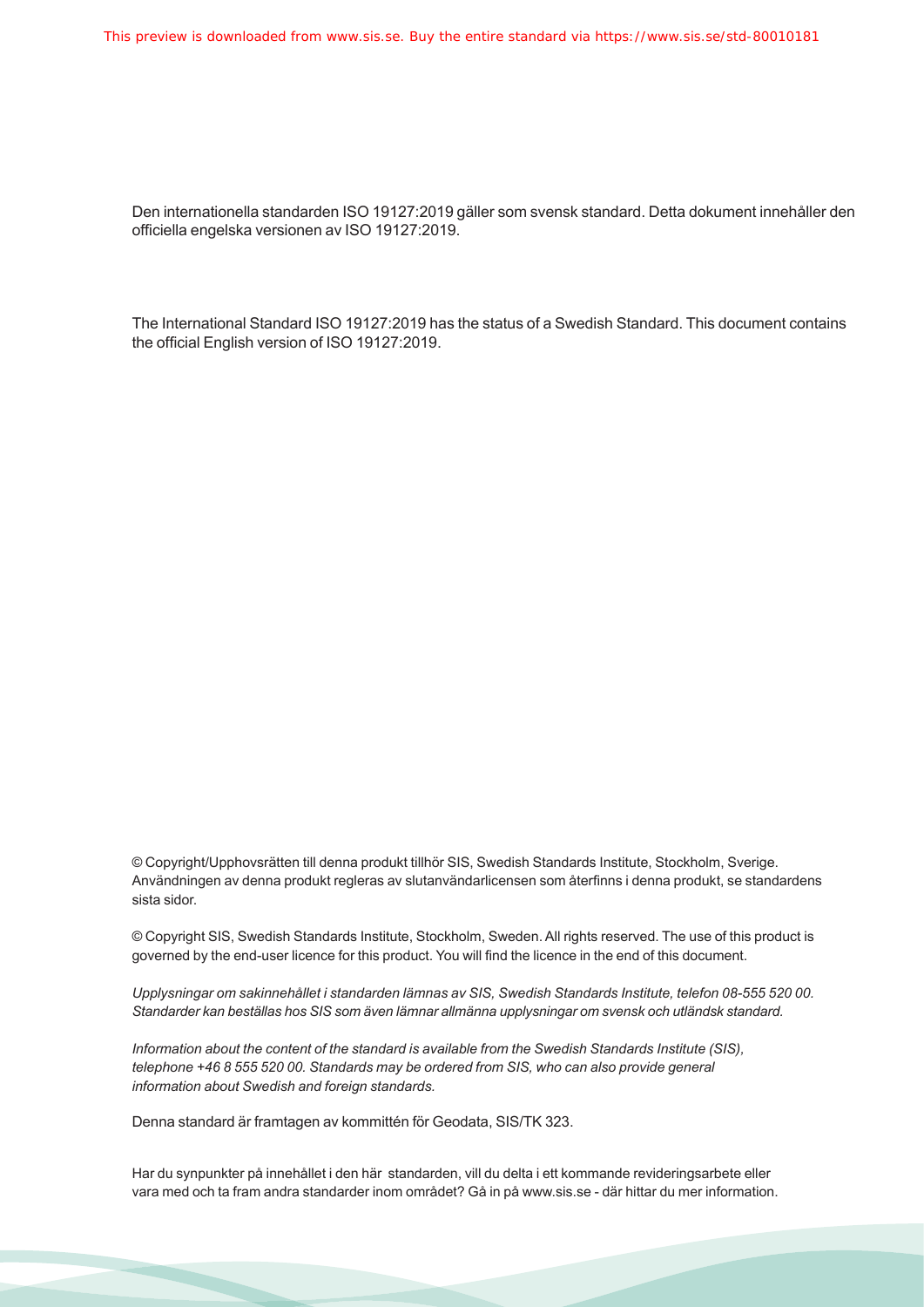## **Contents**

| 1                |                          |  |  |
|------------------|--------------------------|--|--|
| 2                |                          |  |  |
| 3                |                          |  |  |
| $\boldsymbol{4}$ |                          |  |  |
| 5                |                          |  |  |
| 6                | 6.1<br>6.2<br>6.3<br>6.4 |  |  |
| 7                |                          |  |  |
| 8                | 8.1<br>8.2<br>8.3        |  |  |
| $\boldsymbol{q}$ |                          |  |  |
|                  |                          |  |  |
|                  |                          |  |  |
|                  |                          |  |  |
|                  |                          |  |  |
|                  |                          |  |  |
|                  |                          |  |  |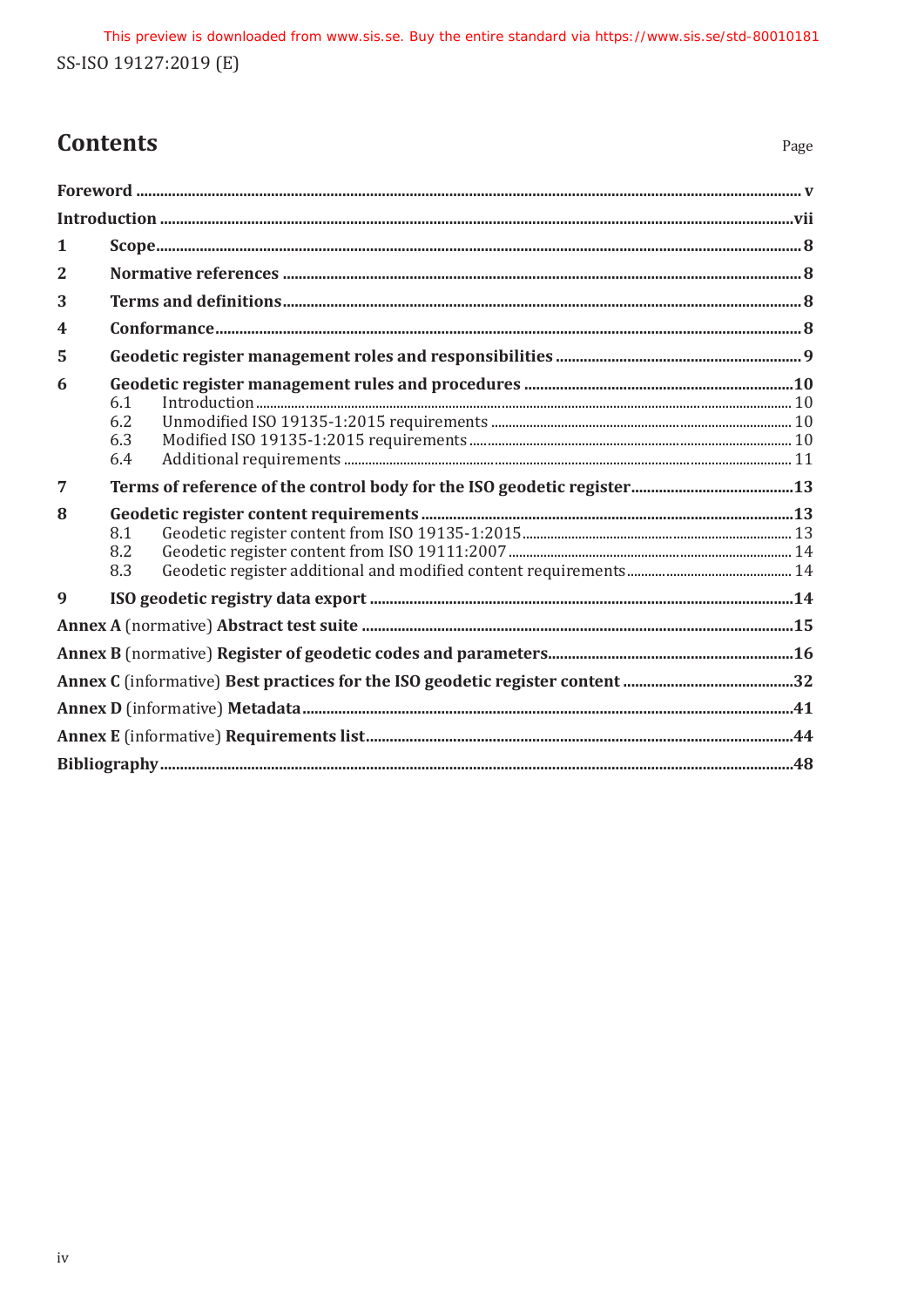## **Foreword**

ISO (the International Organization for Standardization)is a worldwide federation of national standards bodies (ISO member bodies). The work of preparing International Standards is normally carried out through ISO technical committees. Each member body interested in a subject for which a technical committee has been established has the right to be represented on that committee. International organizations, governmental and non-governmental, in liaison with ISO, also take part in the work. ISO collaborates closely with the International Electrotechnical Commission (IEC) on all matters of electrotechnical standardization.

The procedures used to develop this document and those intended for its further maintenance are described in the ISO/IEC Directives, Part 1. In particular, the different approval criteria needed for the different types of ISO documents should be noted. This document was drafted in accordance with the editorial rules of the ISO/IEC Directives, Part 2 (see [www.iso.org/directives](https://www.iso.org/directives-and-policies.html)).

Attention is drawn to the possibility that some of the elements of this document may be the subject of patent rights. ISO shall not be held responsible for identifying any or all such patent rights. Details of any patent rights identified during the development of the document will be in the Introduction and/or on the ISO list of patent declarations received (see [www.iso.org/patents](https://www.iso.org/iso-standards-and-patents.html)).

Any trade name used in this document is information given for the convenience of users and does not constitute an endorsement.

For an explanation of the voluntary nature of standards, the meaning of ISO specific terms and expressions related to conformity assessment, as well as information about ISO's adherence to the World Trade Organization (WTO) principles in the Technical Barriers to Trade (TBT) see [www.iso](https://www.iso.org/foreword-supplementary-information.html) [.org/iso/foreword.html](https://www.iso.org/foreword-supplementary-information.html).

This document was prepared by Technical Committee ISO/TC 211, *Geographic information/Geomatics*.

This first edition cancels and replaces ISO/TS 19127:2005, which has been technically revised.

The main changes compared to the previous edition are as follows:

- the title has changed from Geodetic codes and parameters to Geodetic register;
- the normative references are updated to reflect revisions, ISO 19115-1:2014 and ISO 19162:2015 are added and ISO 19112 removed;
- the Management of a register of geodetic codes and parameters clause is removed;
- the Management of a register of geodetic codes and parameters clause is replaced by Geodetic register management roles and responsibilities and Geodetic register management rules and procedures clauses with the latter referencing ISO 19135-1:2015 in specifying modified, unmodified and additional requirements;
- $-$  a Terms of reference of the control body for the ISO 19127 geodetic register clause is added;
- the Content of a register of geodetic codes and parameters clause is replaced by a Geodetic register content requirements clause which references ISO 19111:2007 and ISO 19135-1:2015 in specifying modified, unmodified and additional content;
- an ISO 19127 geodetic registry data export clause is added;
- Annex A (normative) is extended and updated to reflect revisions;
- Annex B (normative) is extended and updated to reflect the required elements within the geodetic register;
- Annex C (informative) is updated to reflect revisions and extended to include extents;
- $-$  Annex D (informative) Metadata and Annex E (informative) Requirements list are added.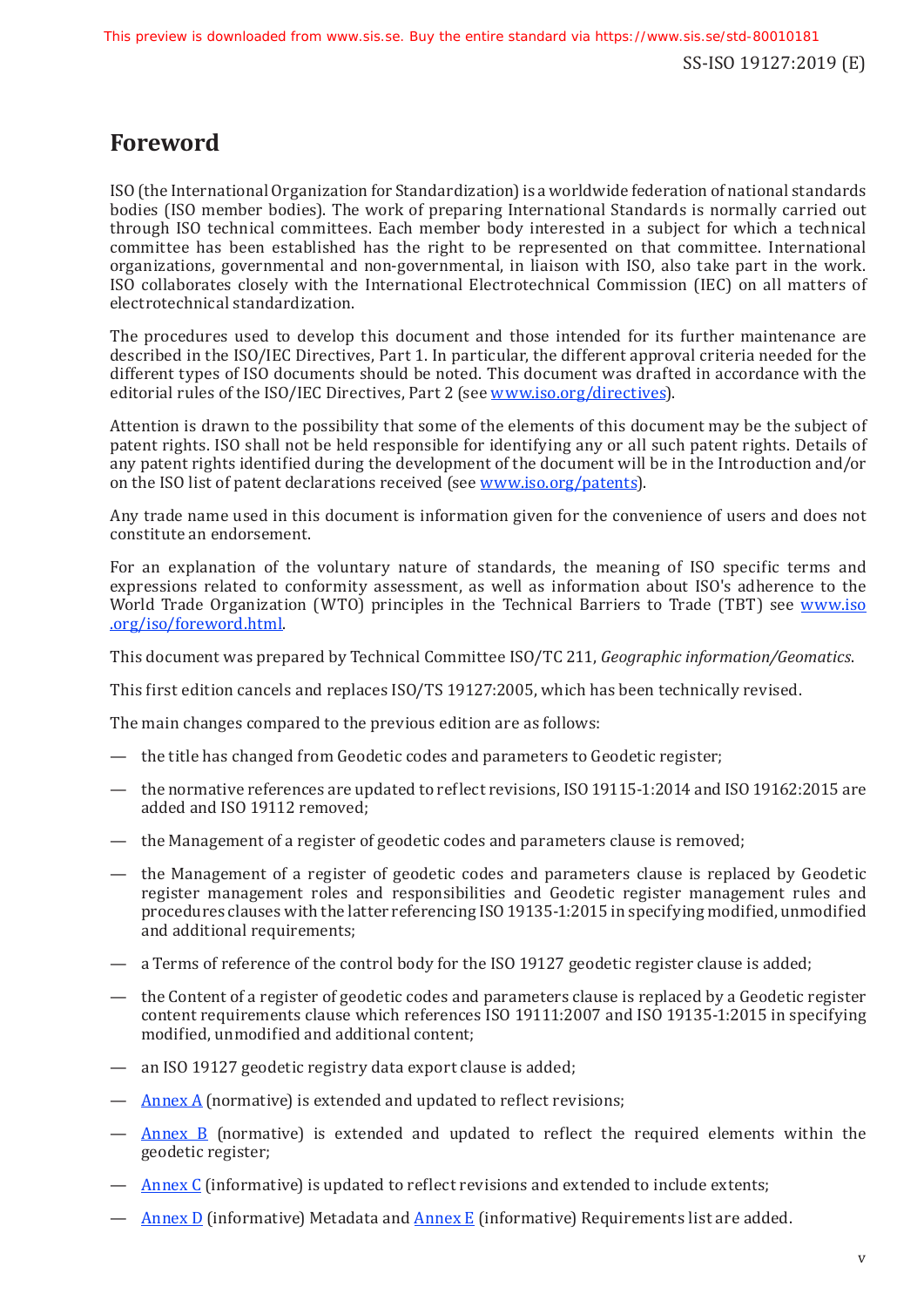In accordance with the ISO/IEC Directives, Part 2, 2018, *Rules for the structure and drafting of International Standards*, in International Standards the decimal sign is a comma on the line. However, the General Conference on Weights and Measures (*Conférence Générale des Poids et Mesures*) at its meeting in 2003 passed unanimously the following resolution:

"The decimal marker shall be either a point on the line or a comma on the line."

In practice, the choice between these alternatives depends on customary use in the language concerned. In the technical areas of geodesy and geographic information it is customary for the decimal point always to be used, for all languages. That practice is used throughout this document.

Any feedback or questions on this document should be directed to the user's national standards body. A complete listing of these bodies can be found at [www.iso.org/members.html](https://www.iso.org/members.html).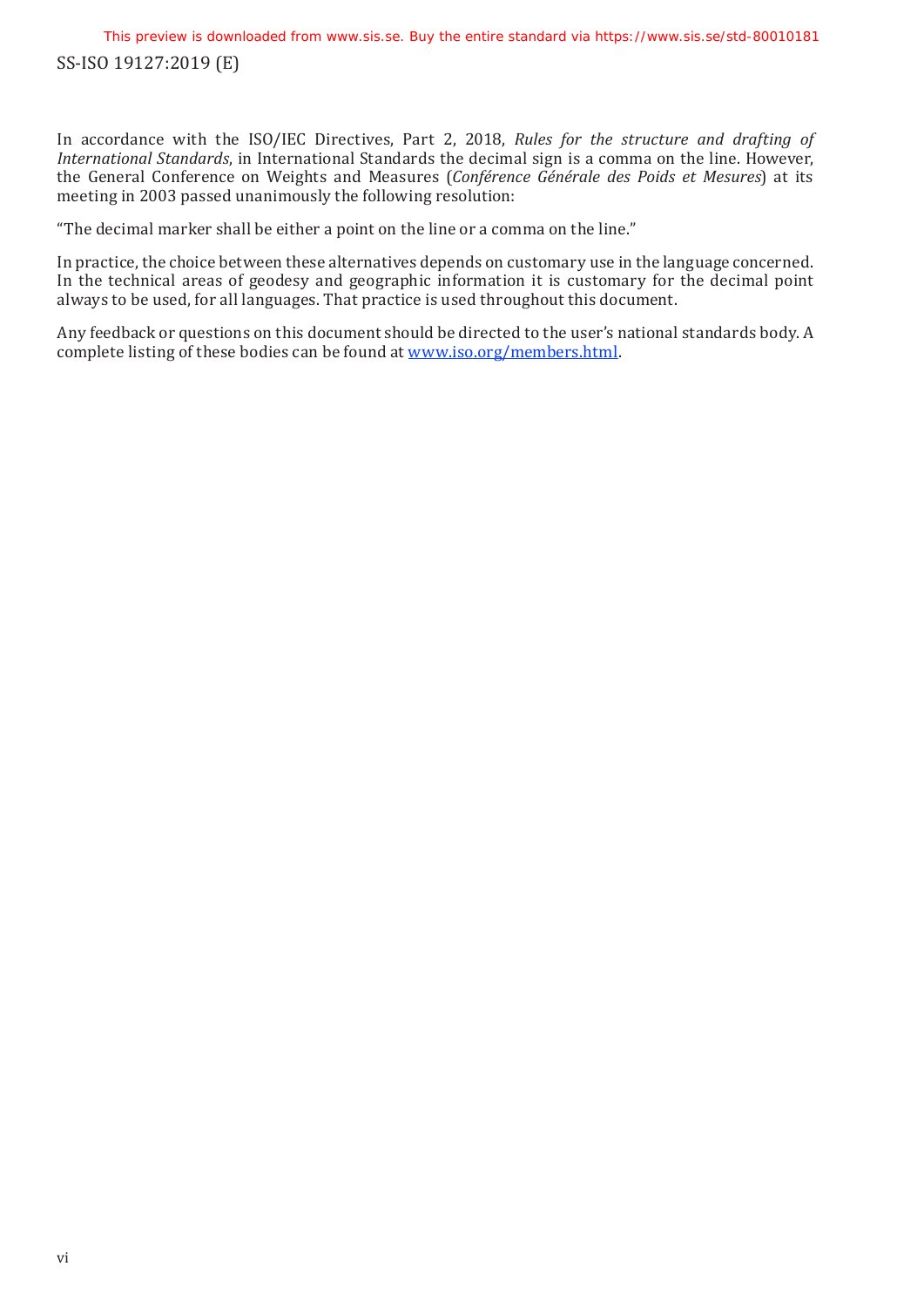## **Introduction**

This document specifically governs procedures for the ISO 19127 geodetic register, but may have applicability to similar national and international registers of geodetic information.

The ISO 19127 geodetic register and the ISO 19127 geodetic registry are referred to as the ISO geodetic register and ISO geodetic registry, respectively, throughout this document.

ISO 19135-1:2015 specifies procedures for the registration of items of geographic information. ISO/ IEC JTC 1 defines registration as the assignment of an unambiguous name to an object in a way that makes the object available to interested parties. ISO 19135-1:2015 has changed the definition of registration to the assignment of linguistically independent identifiers, rather than names, to items of geographic information. ISO 19135-1:2015, Annex C is applicable to ISO/TC 211 registers. The ISO geodetic register is one such register.

ISO 19111:2007 describes elements necessary to define single and compound coordinate reference systems so that coordinates for positions on or near the Earth's surface can be unambiguously referenced. ISO 19111:2007 also describes elements to define coordinate operations that change coordinate values from one coordinate reference system to coordinate values based on another coordinate reference system.

This document describes how the procedures specified in the core schema within ISO 19135-1:2015 are to be applied to the ISO geodetic register of elements applicable to spatial referencing by coordinates in accordance with ISO 19111:2007. Some elements that are optional in ISO 19111:2007 become mandatory in this document to provide guidance on applicability and appropriate use.

Annex A, which is normative, provides four tests for conformance to this document.

Annex B, which is normative, provides tables that specify information for elements to be included in the ISO geodetic register.

Annex C, which is informative, provides best practices for the ISO geodetic register content.

Annex D, which is informative, provides the metadata for the ISO geodetic register.

Annex E, which is informative, provides a summary of the conformance requirements that are found in the text body of this document.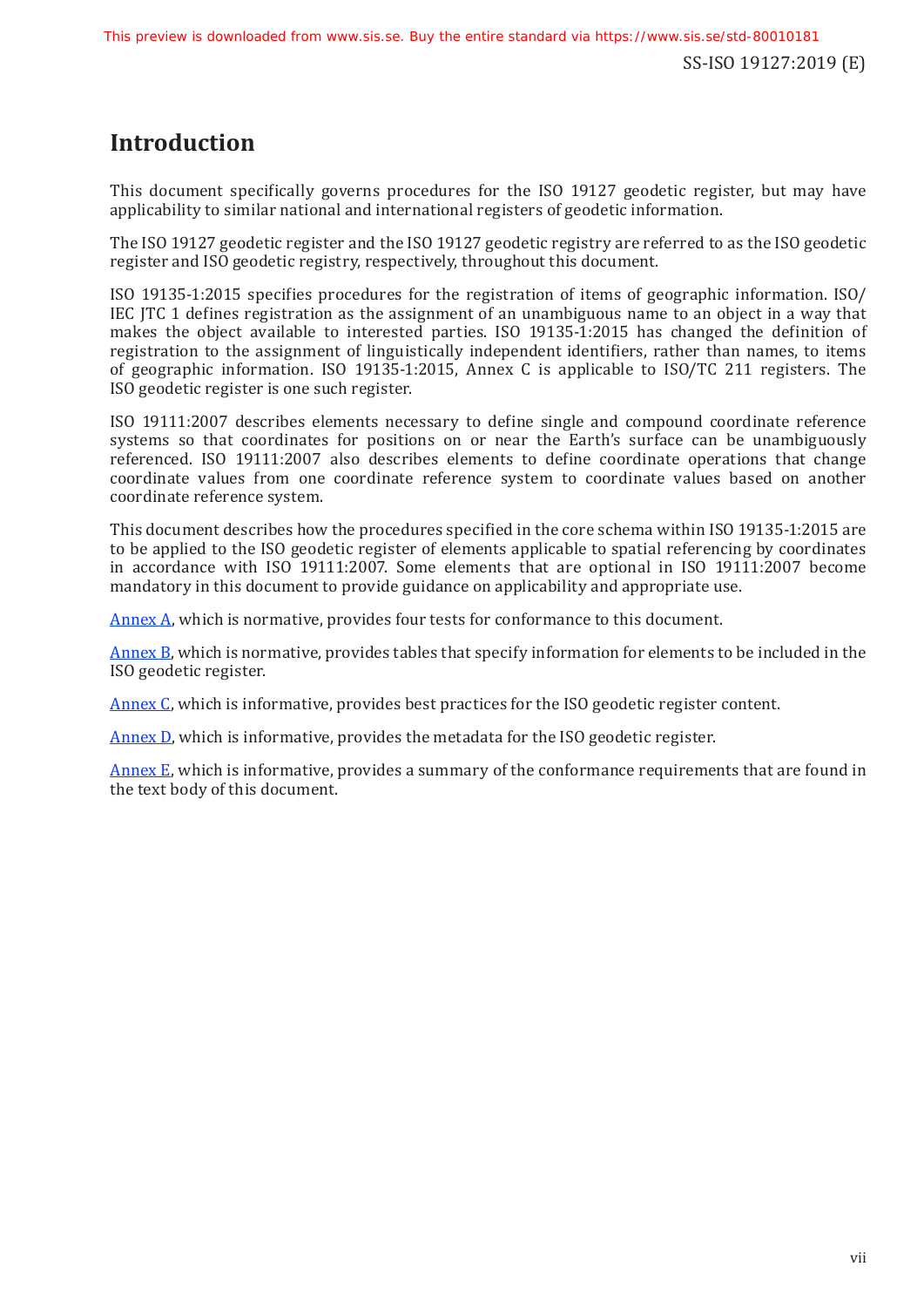## **Geographic information — Geodetic register**

## **1 Scope**

This document defines the management and operations of the ISO geodetic register and identifies the data elements, in accordance with ISO 19111:2007 and the core schema within ISO 19135-1:2015, required within the geodetic register.

### **2 Normative references**

The following documents are referred to in the text in such a way that some or all of their content constitutes requirements of this document. For dated references, only the edition cited applies. For undated references, the latest edition of the referenced document (including any amendments) applies.

ISO 19111:2007, *Geographic information — Spatial referencing by coordinates*

ISO 19115-1:2014, *Geographic information — Metadata — Part 1: Fundamentals*

ISO 19135-1:2015, *Geographic information — Procedures for item registration — Part 1: Fundamentals*

ISO19162:2015, *Geographic information— Well-known text representation of coordinate reference systems*

## **3 Terms and definitions**

For the purposes of this document, the terms and definitions given in ISO 19111:2007, ISO 19135-1:2015 and the following apply.

ISO and IEC maintain terminological databases for use in standardization at the following addresses:

IEC Electropedia: available at <http://www.electropedia.org/>

ISO Online browsing platform: available at [https://www.iso.org/obp](https://www.iso.org/obp/ui)

### **3.1**

#### **retirement**

<register> declaration that a register item is no longer suitable for use in the production of new data

Note 1 to entry: The status of the retired item changes from "valid" to "retired". A retired item is kept in the register to support the interpretation of data produced before its retirement and has not been superseded by another item.

Note 2 to entry: In the geodetic register retired items are not necessarily invalid.

 $[SOURCE: ISO 19135-1:2015, 4.1.14, modified - Note 2 to entry has been added.]$ 

### **3.2**

#### **supersession**

<register> declaration that a register item has been retired and replaced by one or more new items

Note 1 to entry: The status of the replaced item changes from "valid" to "superseded".

Note 2 to entry: In the geodetic register superseded items are not necessarily invalid.

[SOURCE: ISO 19135-1:2015, 4.1.17, modified — Note 2 to entry has been added.]

### **4 Conformance**

To conform to this document, the ISO geodetic register shall satisfy all of the conditions specified in Annex A.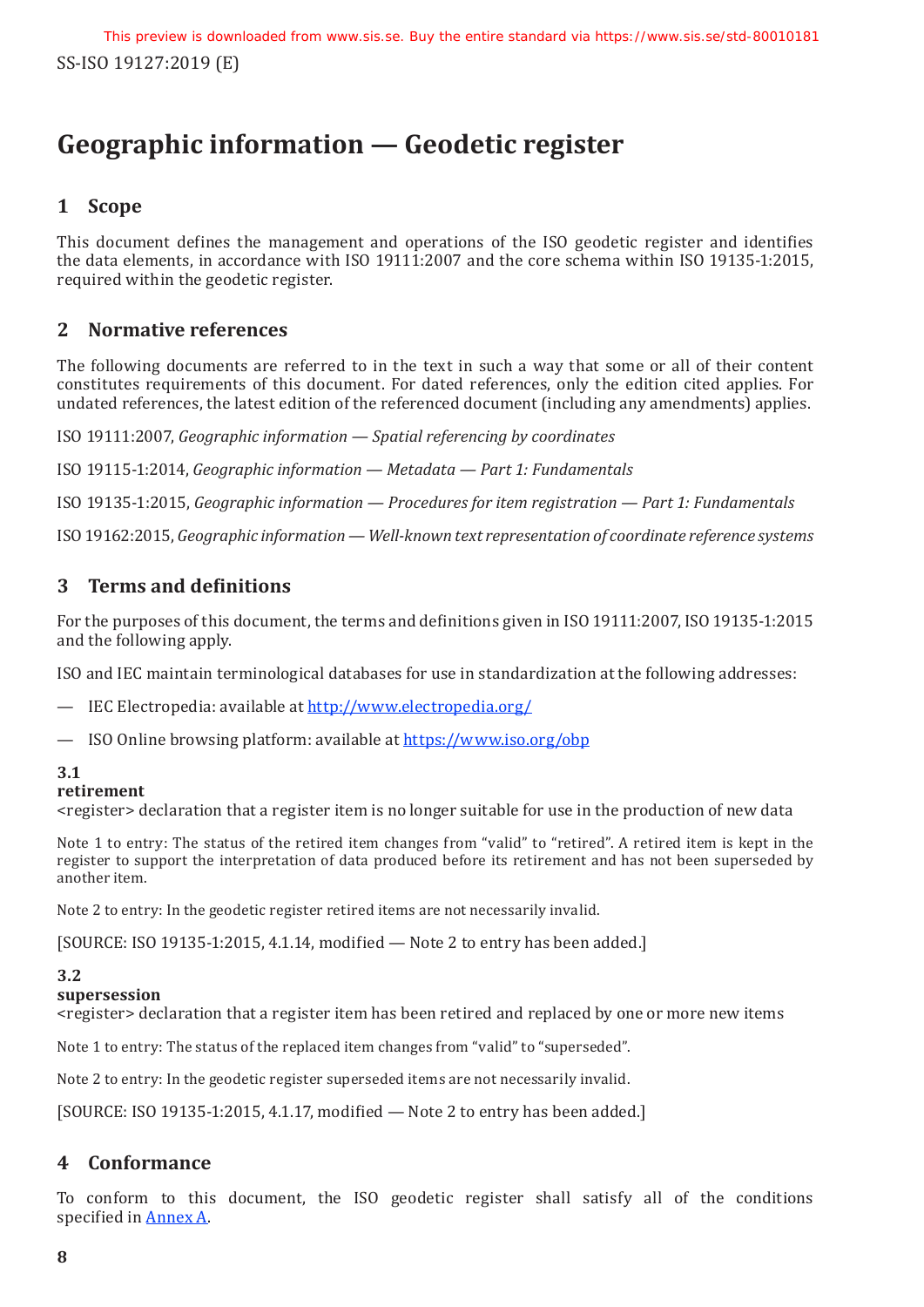### **5 Geodetic register management roles and responsibilities**

The roles and responsibilities of the register owner, register manager, submitting organizations, control body, registry manager and register user are set out in ISO 19135-1:2015, Clause 5. This clause sets out specific requirements as follows:

NOTE Reference to the ISO 19135-1:2015 requirement is denoted by  $n_i$  (i.e.  $\lceil n_2 \rceil$  = Requirement 2).

- **Requirement 1 [ᶯ1]:** The register owner shall set terms and conditions regarding different levels of access to the register and make the contents available to the public. In addition, the register owner shall specify the time period in which the approval process shall be completed.
- **Requirement 2 [ᶯ2]:** The register owner shall appoint a register manager. The register owner may serve as the register manager for any register that it has established or it may appoint another organization to serve as the register manager.
- **Requirement 3 [ᶯ3]:** The register owner shall decide whether a control body is required for the register and if so appoint the control body. The register owner may serve as the control body for any register that it has established or it may delegate that role to a subgroup within the organization or to the register manager.
- **Requirement 4 [ᶯ4]:** The register owner shall specify the criteria that determine which organizations may act as submitting organizations.
- **Requirement 5 [ᶯ5]:** The register owner shall clarify the process for a submitting organization to appeal decisions of the control body (if such a body is appointed). The register owner may establish a procedure for such a process. The specification of this procedure shall include appropriate time limits for the completion of the process. An alternative solution may be for a submitting organization to resubmit a new proposal with changes or a better justification.
- **Requirement 6 [ᶯ6]:** The register manager shall manage a register in conformance with ISO 19135- 1:2015, Clause 6.
- **Requirement 7 [ᶯ7]:** Upon request, the register manager shall distribute an information package containing a description of the register and how to submit proposals for changes to the content of the register. The information package shall describe what proposed changes to the content may be considered to be substantive.
- **Requirement 8 [ᶯ8]:** The register manager shall accept proposals from submitting organizations and manage the proposals as specified in ISO 19135-1:2015, 6.4. The register manager shall pass proposals to the control body for decisions as to acceptability and shall serve as the point of contact between the control body and the submitting organization for negotiations regarding changes to the proposal.
- **Requirement 9 [ᶯ9]:** The register manager shall determine whether a submitting organization is qualified in accordance with the criteria established by the register owner.
- **Requirement 10 [ᶯ10]:** If a control body is appointed, it shall accept proposals from the register manager and render a decision regarding each proposal within the time limits specified by the register owner.
- **Requirement 11 [ᶯ11]:** The registry manager shall ensure the integrity of any register held in the registry and shall provide means for electronic access to the registry for register managers, control body members, and register users.
- **Requirement12[ᶯ12]:**The registermanager shall consider the requirementsofdifferent categories of users in selecting methods for publishing the content of a register.
- **Requirement 13:** The ISO geodetic register shall have a publicly available record of changes where historical content shall remain publicly available.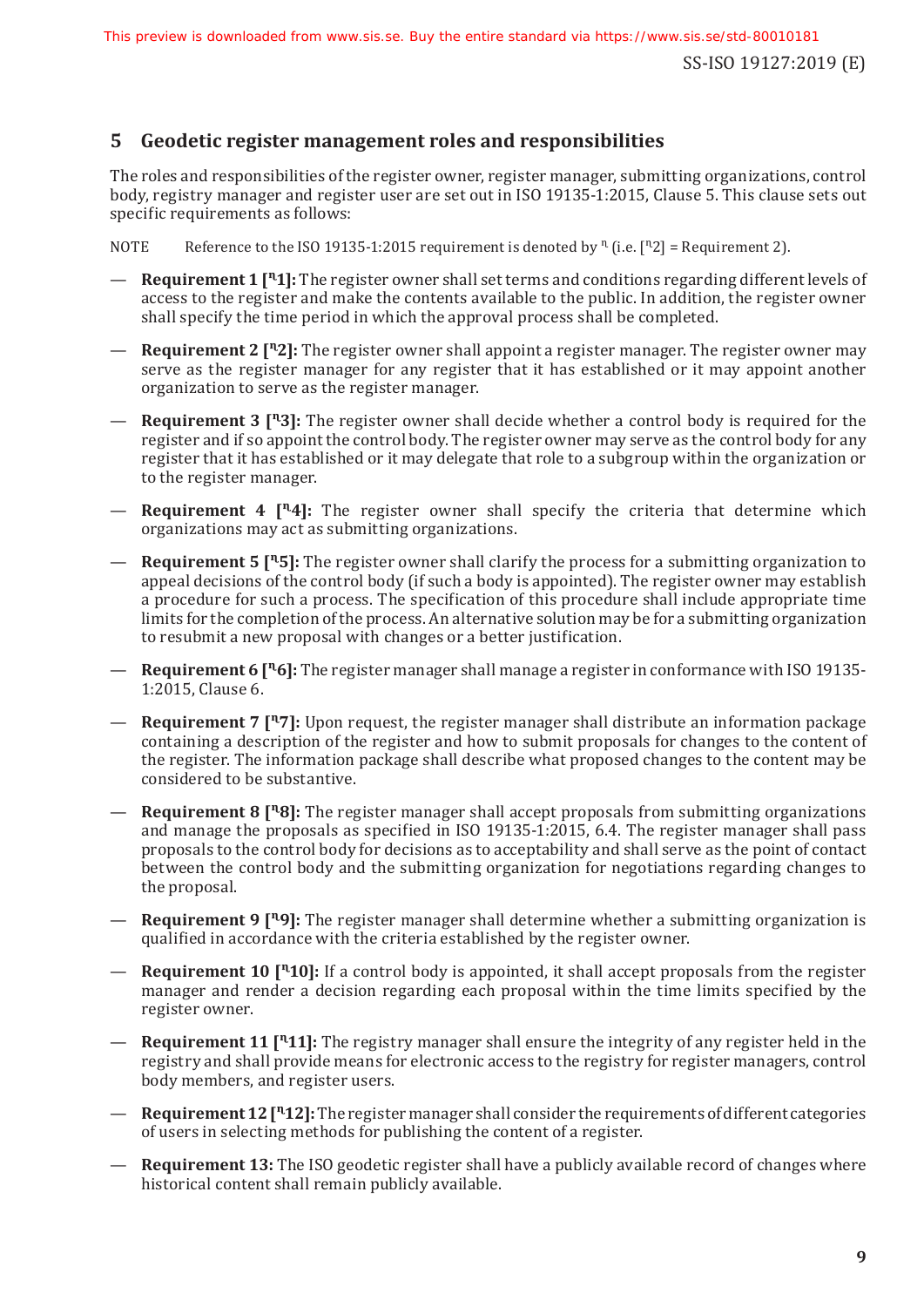SS-ISO 19127:2019 (E) This preview is downloaded from www.sis.se. Buy the entire standard via https://www.sis.se/std-80010181

Submitting organizations for the ISO geodetic register consist of organizations and/or persons responsible for defining and maintaining geodetic parameters.

### **6 Geodetic register management rules and procedures**

### **6.1 Introduction**

The ISO geodetic register will be publicly available through a registry with a web-based human interface for browsing/displaying register content, provide a web service interface that ensures interoperability based on open standards, have a stable Internet domain name, be available at least 95 % of the time over one year period and have an authoritative review process.

The ISO geodetic register is a non-hierarchical register. References to principal registers and sub registers are excluded from this document.

Rules for managing a register of geographical information items, including the submission of information, are found in ISO 19135-1:2015, Clause 6.

NOTE Reference to the ISO 19135-1:2015 requirement is denoted by  $\frac{n}{i}$  (i.e.  $\lfloor \frac{n}{2} \rfloor$  = Requirement 2).

### **6.2 Unmodified ISO 19135-1:2015 requirements**

The unmodified ISO 19135-1:2015 requirements are as follows.

— **Requirement 14 [ᶯ13]:** Every register shall have a technical document describing the item classes to be registered.

NOTE For the ISO geodetic register that technical document is this document.

- **Requirement 15 [ᶯ14]:** Items shall be individually managed, moving through a set of well-defined states. Information about the temporal history of each item shall be maintained.
- **Requirement 16** [ $^{\text{R}}$ 16]: A clarification shall not cause any substantive semantic or technical change to a registered item.
- **Requirement 17** [<sup>n</sup><sub>17</sub>]: Clarification shall be accomplished by updating the existing item in the register. The clarification shall be recorded with a justification of the change and the date on which the register transaction was made.
- **Requirement 18 [ᶯ19]:** Retirement shall be accomplished by leaving the item in the register, having its status changed to retired, and including the date on which the register transaction was made.
- **Requirement 19 [ᶯ21]:** The register manager shall review proposals received from third parties for completeness and return proposals to the submitting organization if the proposal is incomplete or if the submitting organization is not qualified, else initiate the approval process.
- **Requirement 20 [ᶯ22]:** The approval process shall be completed within the time period specified by the register owner.
- **Requirement 21 [ᶯ23]:** A registry manager shall ensure that information about valid, invalidated, superseded, or retired items in the register is readily available to users.

### **6.3 Modified ISO 19135-1:2015 requirements**

The ISO 19135-1:2015 requirements modified for this document are as follows.

— **Requirement 22 [ᶯ15]:** If an item is superseded by another item, the date the succession occurred shall be captured, along with references to and from the item that superseded it. At any given time, only one item in the series should be "valid".